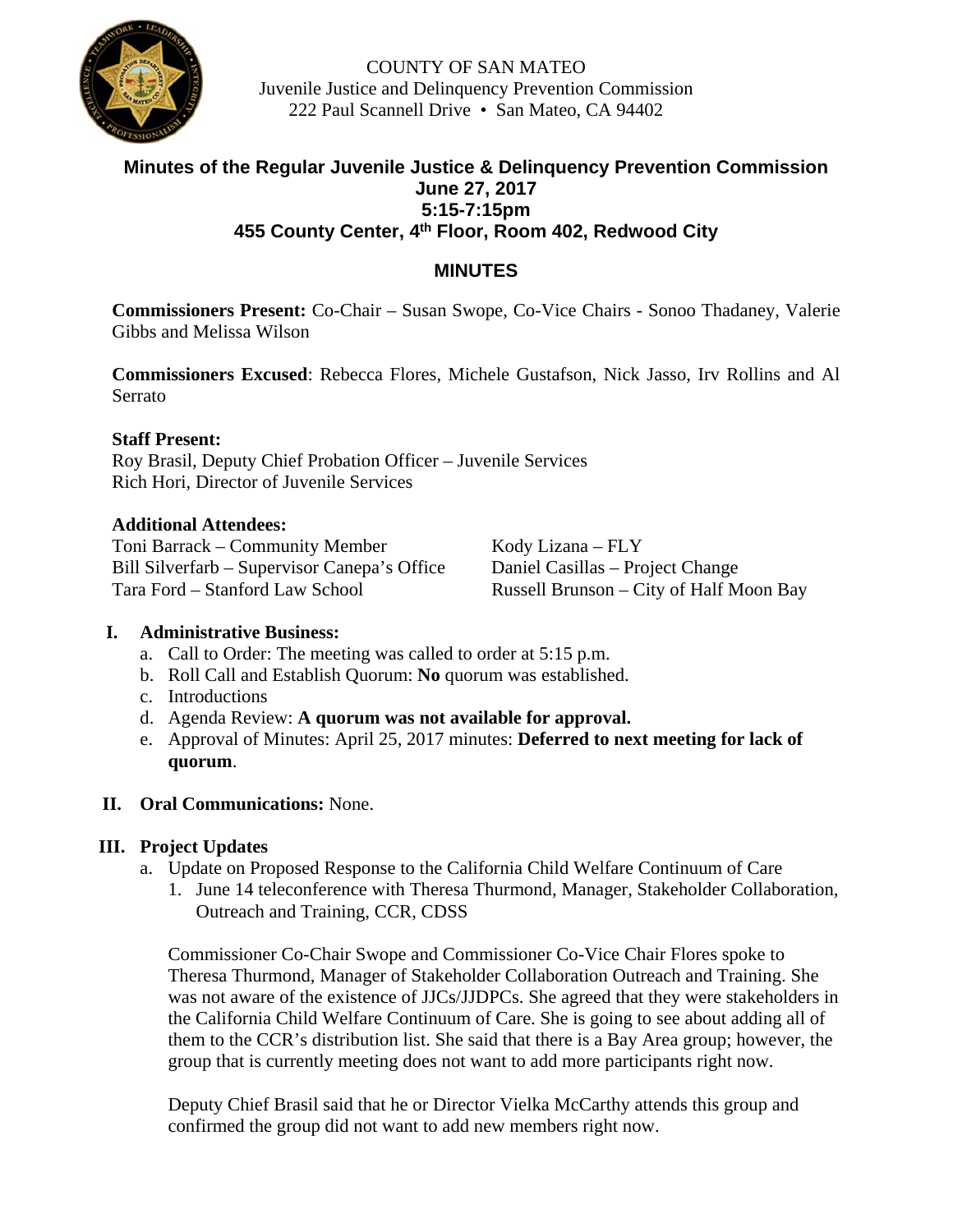- 2. Scheduled call with Susana Kniffen, Manager, Advocates Meeting, CCR, CDSS Commissioner Co-Chair Swope and Commissioner Co-Vice Chair Flores have scheduled a conference call with Ms. Kniffen on July 6, 2017. The next Advocates' meeting is on July 18, 2017 and JJDPC members are invited to participate.
- b. Other possible projects for 2017
	- 1. Consideration of limitation on youth of two 5-minute phone calls to parents weekly Commissioner Wilson presented a document outlining the neighboring counties policies for youth phone calls. She said San Mateo County provides two calls each week and the calls last 5-8 minutes. The handbook youth receive when booked, states they receive 8-minutes. YSC staff, during the JJDPC inspection, stated the call is 8 minutes; however, it actually is 5-minutes with set-up time and hanging-up time. Other counties differ and provide more time for phone calls. (see attached document)

Commissioner Wilson also included the visiting schedule for several counties in the document. Cisiting schedules are similar; however Alameda County offers one visit a week for up to five hours. Alameda County's calls are collect. All other counties provide free calls. Commissioner Wilson recommended the Probation allow longer calls for youth in Juvenile Hall to encourage family relationships.

Deputy Chief Brasil committed to discussing this with the Juvenile Hall Director and staff to understand the reasons for the limitations on phone call times and explore the possibility to increase the phone call times as needed..

2. Consideration of fees charged parents of delinquent youth Deputy Chief Brasil acknowledged that San Mateo County charges fees to the parents of incarcerated youth. He noted that the State Legislature is considering doing away with fees Statewide. SB190 which would eliminate those fees has passed in the Senate.

#### **IV. Probation Remarks (Brasil)**

a. Update on impacts of Grand Jury Report on juvenile facilities

Deputy Chief Brasil reported on the juvenile facilities underutilization problem. The department is working with Sonoma County to house and provide programming for some of their youth at Camp Kemp.

# b. Current number of youth in YSC, Camp Kemp and Camp Glenwood

Deputy Chief Brasil reported there are 65 youth in Juvenile Hall – 58 males and 7 females; 14 girls in Camp Kemp, 5 in GEP; 28 boys in Camp Glenwood.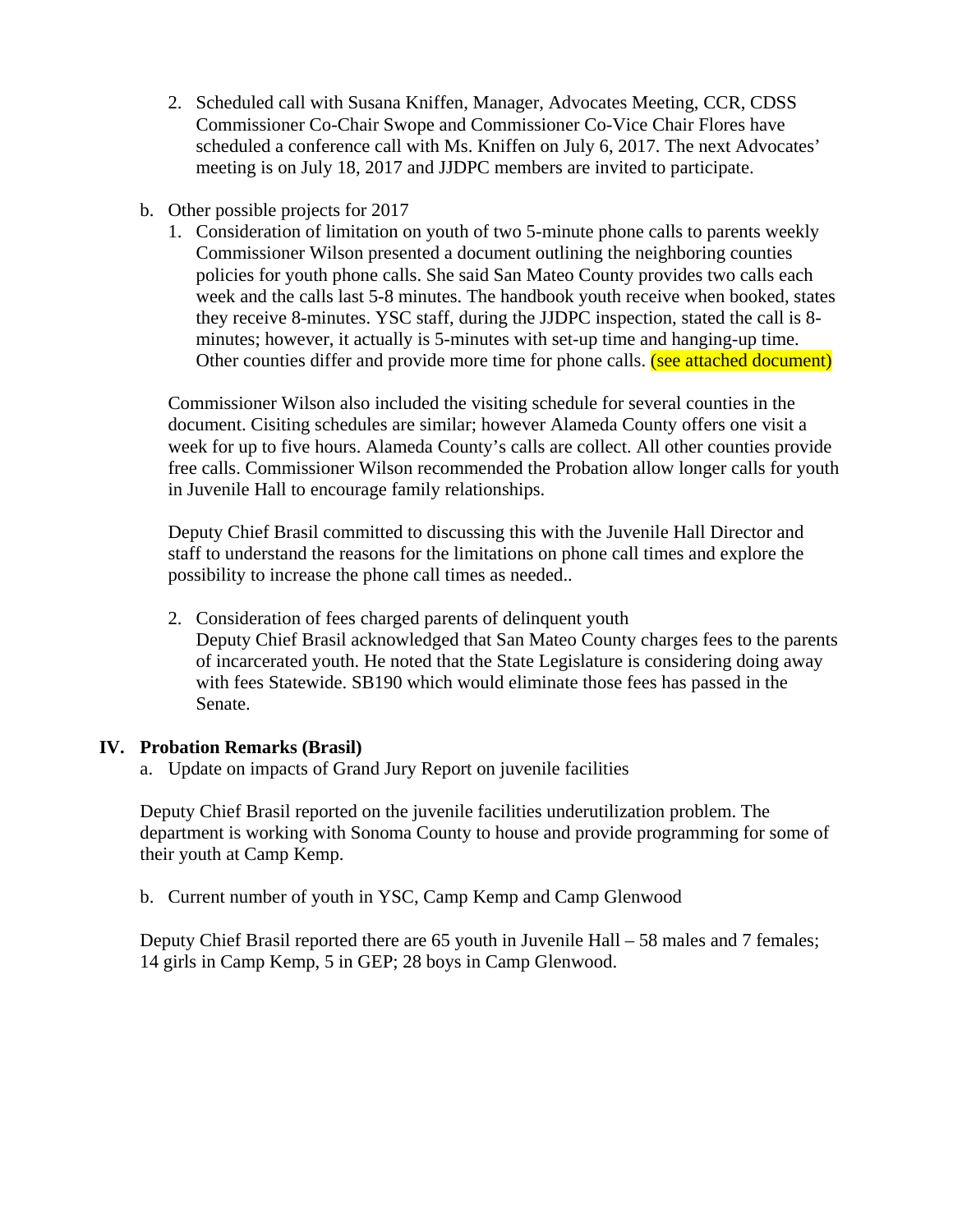### **V. San Mateo Office of Education Remarks (Magee)**

a. Court and Community Schools High School graduation

Commissioner Chair Swope attended the high school graduation at Juvenile Hall. Nine youth graduated, 7 males and 2 females. It was an uplifting event with speeches from the Chief and the School Superintendent. One of the youth also spoke. The Juvenile Court judges, members of the County Board of Trustees and other school district boards, attended. Graduating youths' parents also attended.

### **VI. Liaison/Study Group Reports**

- a. Inspections Committee (Thadaney)
	- 1. Inspections status

Commissioner Co-Chair Swope reported the YSC inspection was completed on May 30, 2017. Commissioner Wilson said the team plans to revisit on July 13, 2017 to speak with youth in each unit.

Camp Glenwood's inspection was completed on June 26, 2017. The San Mateo Police Department was completed on June 29, 2017. The Receiving Home inspection was completed, as well.

The San Bruno Police Department is scheduled for July 13, 2017.

b. Court and Probation Liaison (Wilson)

Commissioner Wilson drafted a thank you letter to Judge Cretan.

She reported that she has Court approval for way finding signs at Youth Services Center. Bill Silverfarb from Supervisor Canepa's office recommended way-finding signs be placed on hold. The Board of Supervisors has approved way-finding signs for all County facilities and they want them to be consistent.

The Summer Olympics is being scheduled for July or August. The Commission is invited to attend. The date will be announced at the next meeting or before.

Commissioner Wilson reported that she heard Flow Rock flooring will replace the carpet on the units in Juvenile Hall. She felt that this would create a more prison-like environment and was not desirable. She asked that this be reconsidered.

c. Youth Commission Update (MacAvoy) No report.